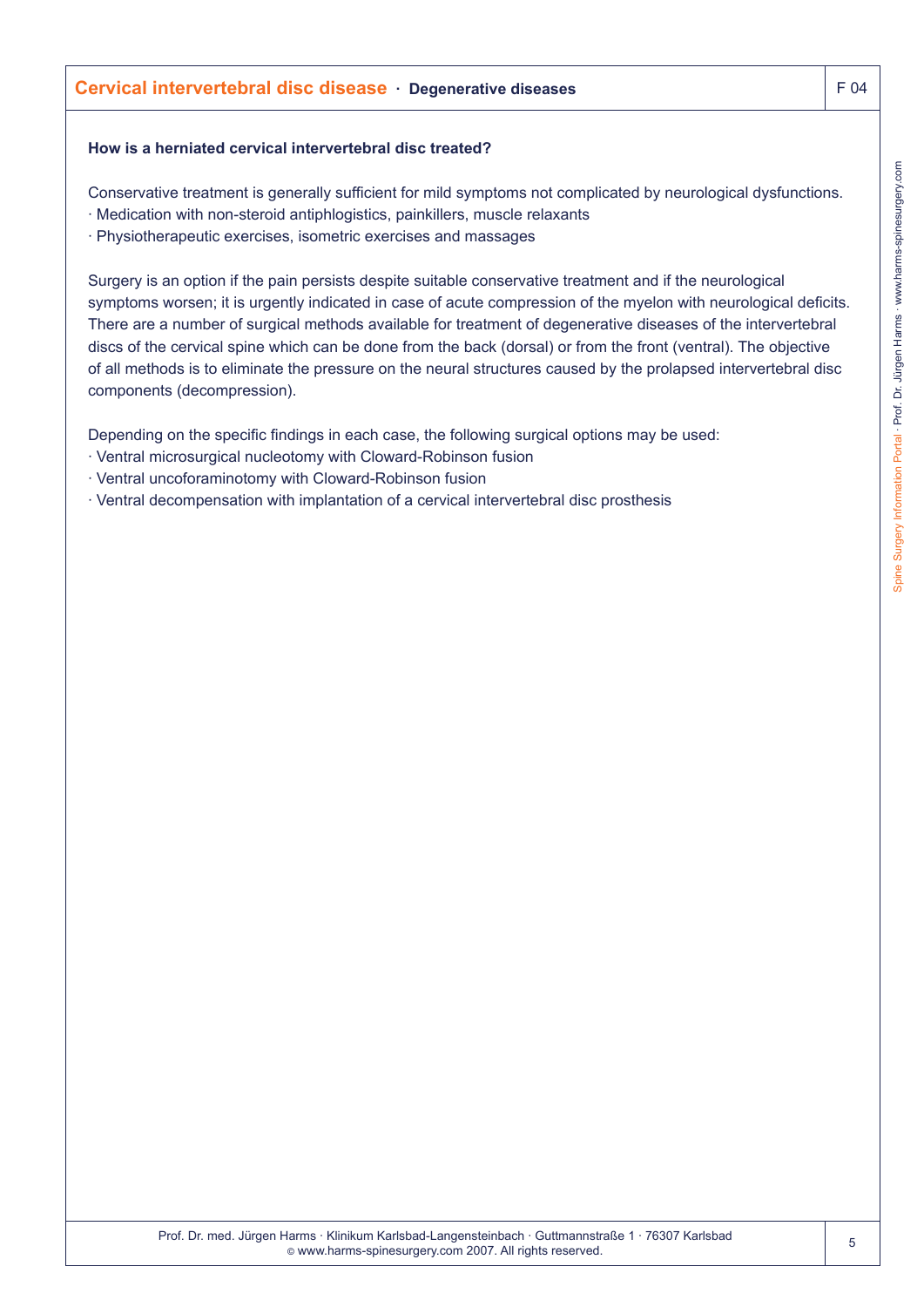## **What is lumbar intervertebral disc disease?**

Changes in the intervertebral disc structure due to wear (degeneration) in the lumbar spine can lead to intervertebral disc protrusion or a herniated intervertebral disc.

When elements of an intervertebral disc shift toward the spinal cord or spinal nerve, pressure is exerted upon these structures, causing pain that radiates into the leg as well as sensorimotor dysfunctions.

## **How does a herniated lumbar disc occur?**

During the natural aging process, the intervertebral disc loses elasticity due to metabolic imbalances. It grows hard, begins to show cracks in the outer fibrous ring (annulus fibrosus), and the gelatinous core (nucleus pulposus) loses the capacity to take up sufficient water to maintain its elasticity. The disc grows thinner, which disturbs the structural balance within the mobile segment. The forces acting upon the lumbar spine can no longer be adequately absorbed, dampened and distributed, exacerbating the process of structural change. The altered pressure loads induce spondylotic outgrowths on the vertebrae (spondylosis) and the form of the vertebral joints is altered (spondylarthrosis). The stabilizing ligamentous apparatus is overstretched, resulting in mobile segment instability.

Changes in pressure load can also cause parts of the intervertebral discs to shift position toward the spinal cord and spinal nerves. Bulging of the intervertebral disc, where the annulus fibrosus is intact is known as intervertebral disc protrusion. A shift in the location of the nucleus pulposus with a torn annulus fibrosus is called a herniated disc. If the extruded disc material separates from the disc and becomes freely mobile within the spinal cord or spinal nerve canal, this is called a sequestered disc.

A herniated intervertebral disc can be designated according to its position as medial (central), with pressure on the spinal cord, or lateral (to the side), with pressure on the spinal nerve roots, causing symptoms accordingly. A prolapse in both directions is called mediolateral.

Multisegmental intervertebral disc disease involving the instability of several mobile segments may in time develop into a degenerative lumbar scoliosis.

• View of lumbar vertebra with normal location of the intervertebral disc in relation to spinal cord and spinal nerves. Annulus fibrosus and nucleus pulposus intact.



Spinal cord

- Spinal nerve
- · Annulus fibrosus of the intervertebral disc
- · Nucleus pulposus of the intervertebral disc Vertebral body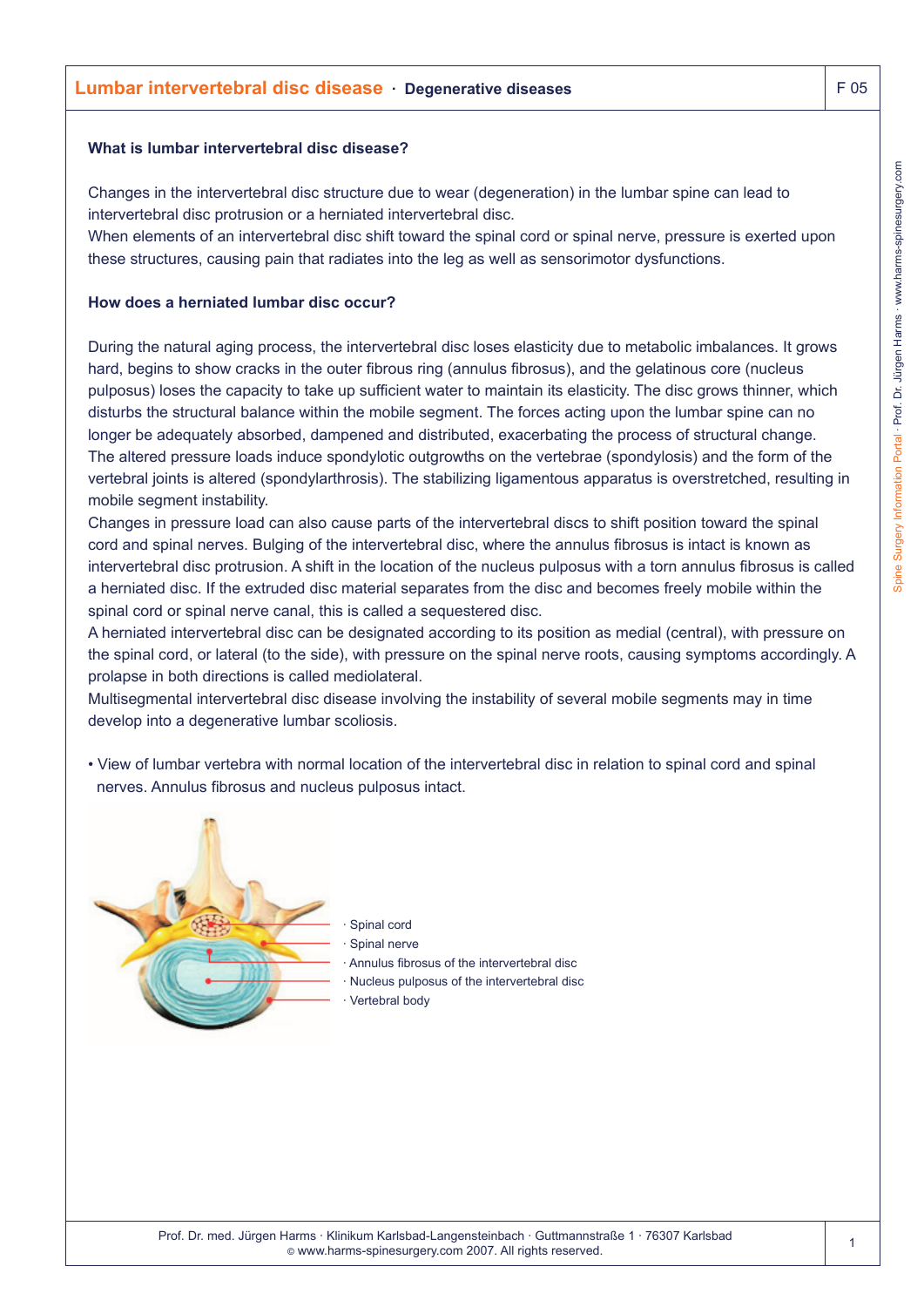# **Lumbar intervertebral disc disease · Degenerative diseases** F 05

• Protrusion of nucleus pulposus, annulus fibrosus still intact



Intervertebral disc protrusion

• Herniated intervertebral disc with torn annulus fibrosus, extrusion of nucleus pulposus with compression of the spinal cord and spinal nerves



#### **How is a herniated intervertebral disc diagnosed?**

An exhaustive case history combined with physical and neurological examinations provide the basis for a tentative diagnosis of a potential intervertebral disc problem.

X-rays of the lumbar spine can reveal vertebral degeneration; the reduced height of the intervertebral spaces shown on the images serves as an indication of intervertebral disc damage.

Nuclear resonance and computer tomography, and contrast myelography of the spinal column can then provide direct confirmation of a herniated disc.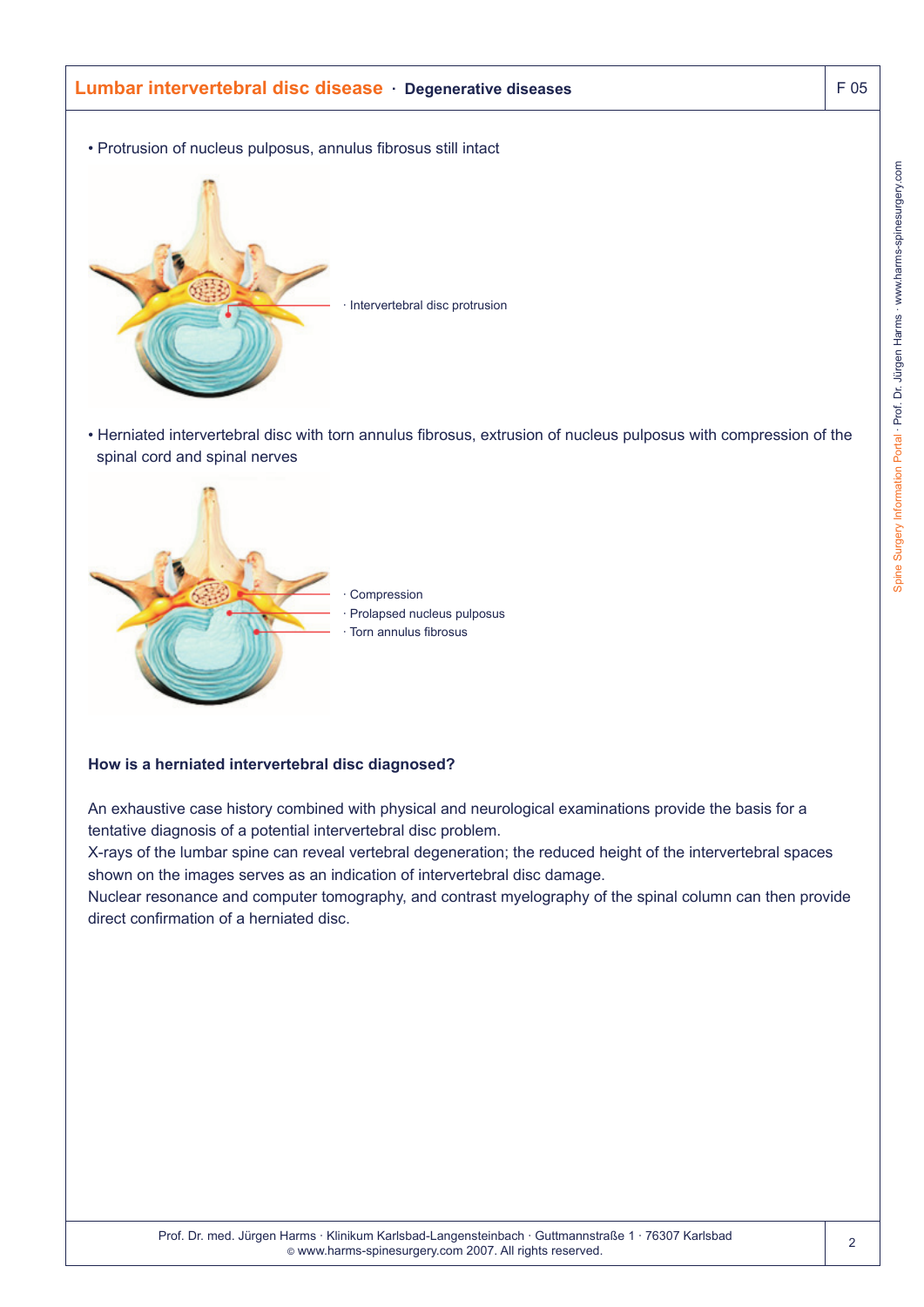• Nuclear magnetic resonance tomography of the lumbar spine, side view, with herniated intervertebral disc (L5/S1) and compression of the spinal cord



· Lumbar vertebra (L5)

- · Intervertebral disc (L5/S1)
- · Spinal cord
- · 1st sacral vertebra (S1)

Neurophysiological examinations (electromyography (EMG), electroneurography (ENG) and somatosensory evoked potential (SEP)) can confirm whether the existing pressure has already damaged the spinal nerves.

#### **What are the symptoms of a herniated lumbar intervertebral disc?**

General symptoms such as myogelosis in the muscles of the lumbar area, pressure and percussion tenderness of the lumbar spine, restriction of mobility and pain when seated are generally present. The fingertip-to-floor distance may be reduced, and the mobility of the lumbar and thoracic spine restricted (Schober's sign, Ott's sign).

The Valleix trigger points along the sciatic nerve are tender if the corresponding nerve root is irritated. Coughing, pressing, or sneezing may significantly worsen the radiating pains.

Depending on the segment in which the intervertebral disc herniation has occurred, symptoms observed correspond to the area supplied by the spinal nerve branch affected.

Herniated discs in segments L3 and L4 produce pain and dysesthesias on the front and inner surfaces of the thigh and the inner side of the calf, the Lasègue's sign is negative and pain can generally be induced by raising the stretched leg from a prone position (femoralis extension pain). The patellar (knee jerk) reflex is weakened. A herniated disc in the L5 segment causes pain to radiate from the rear outer side of the thigh to the front outer side of the calf. The Lasègue's sign is positive.

In cases of root compression in the S1 segment, pain and sensory dysfunctions are experienced in the calf, heel, the outer edge of the foot and the 3rd to 5<sup>th</sup> toes. Lasègue's sign is positive and the Achilles reflex (ankle jerk reflex) is weakened.

A medial massive herniation, usually at L3/L4 or L4/5, can result in massive pressure on the spinal cord, causing cauda syndrome. Such herniations are accompanied by bladder and colon dysfunction and saddleblock numbness with dysesthesias along the inner sides of the thighs.